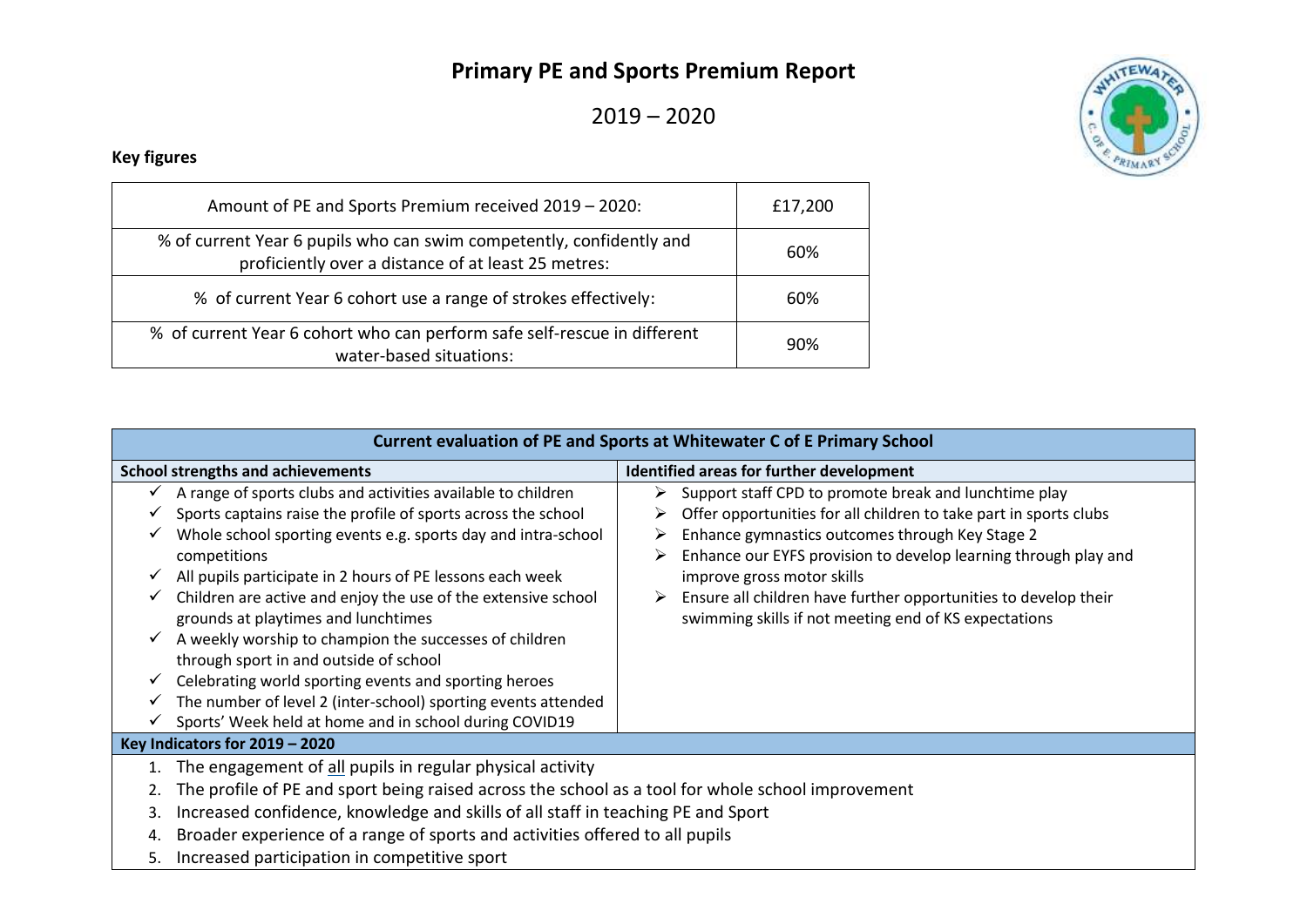| <b>Action / Spend</b>                                                                                                                                               | <b>Intended Outcomes</b>                                                                                                                                                                                | <b>Measure</b>                                                                                                           | <b>Cost</b>                       | <b>Target/Date</b>               |  |
|---------------------------------------------------------------------------------------------------------------------------------------------------------------------|---------------------------------------------------------------------------------------------------------------------------------------------------------------------------------------------------------|--------------------------------------------------------------------------------------------------------------------------|-----------------------------------|----------------------------------|--|
| Purchase of PE equipment /<br>resources<br>Key indicators: 1,2,4                                                                                                    | More active at break time and lunch time as well as ensuring we have<br>sufficient gymnastics equipment for one class. This includes balance<br>benches, agility tables, a mat trolley and bikes/trikes | Engaged children who are challenging one another and<br>themselves in a safe and supporting environment                  | £2919.89                          | Throughout<br>the year           |  |
| Purchase of specific PE kit for<br>inter-school competitions<br>Key indicators: 1 and 5                                                                             | The engagement of all pupils and increased participation                                                                                                                                                | Motivated children with fewer boundaries to compete                                                                      | £60                               | <b>Spring Term</b>               |  |
| <b>Premier Education specialist</b><br>dance teaching and staff CPD<br>Increase in staff CPD of dance through sequencing movements at pace<br>Key indicators: 1,2,3 |                                                                                                                                                                                                         | Staff and pupil questionnaire to be completed September<br>2020 due to school closure (COVID19)                          | £1610                             | Throughout<br>the year           |  |
| <b>Premier Education specialist</b><br>gymnastics teaching and staff CPD<br>Key indicators: 1,2,3                                                                   | Increased awareness of specific language and progression of skills for all<br>children. Increase in staff CPD of progression through gymnastics                                                         | Pupil questionnaire incomplete due to school closure<br>(COVID19)                                                        | £595                              | <b>Spring Term</b>               |  |
| Staff and external companies to<br>lead sports club before, during<br>and after school<br>Key indicators: 1,4,5                                                     | To increase the participation in extra-curricular clubs                                                                                                                                                 | Increased participation for clubs                                                                                        | £0                                | Throughout<br>the year           |  |
| <b>AFPE Level 6 Certificate in Primary</b><br>school in Physical Education<br>Subject leadership training for PE<br>lead<br>Key indicators: 1-5                     | Enhanced CPD and leadership of physical activity and PE in all areas of<br>PE including, NC progression, physical activity, Bikeability, NC swimming                                                    | The ability to lead the delivery of high-quality<br>primary school PE                                                    | £2050<br>including<br>class cover | Autumn 2020<br>due to<br>COVID19 |  |
| New age curling, tri-golf and<br>netball intra-school competitions<br>Key indicators: 1, 2, 4, 5                                                                    | To raise awareness and enjoyment of participation with and against<br>peers                                                                                                                             | Pupil and parent feedback - tri-golf and netball planned for<br>Spring and Summer terms did not take place due to COVD19 | £0                                | Throughout<br>the year           |  |
| MiDas training - PE leader<br>Key indicators: 4 and 5                                                                                                               | Hiring self-drive minibuses for inter-school events                                                                                                                                                     | Reducing costs on transport to events                                                                                    | £70                               | Spring 2020                      |  |
| Transport to Level 2 (inter-sport)<br>competitions<br>Key indicators: 4 and 5                                                                                       | To ensure the school can compete in inter-school competitions. A coach<br>will be hired for cross-country events and a smaller minibus for any<br>invasion games competitions                           | Removing barriers to competitions against other schools                                                                  | £370                              | Throughout<br>the year           |  |
|                                                                                                                                                                     | £7674.89                                                                                                                                                                                                |                                                                                                                          |                                   |                                  |  |
| Carry over to 2020-21 due to school closure (COVID19)                                                                                                               |                                                                                                                                                                                                         |                                                                                                                          |                                   | £9525.11                         |  |